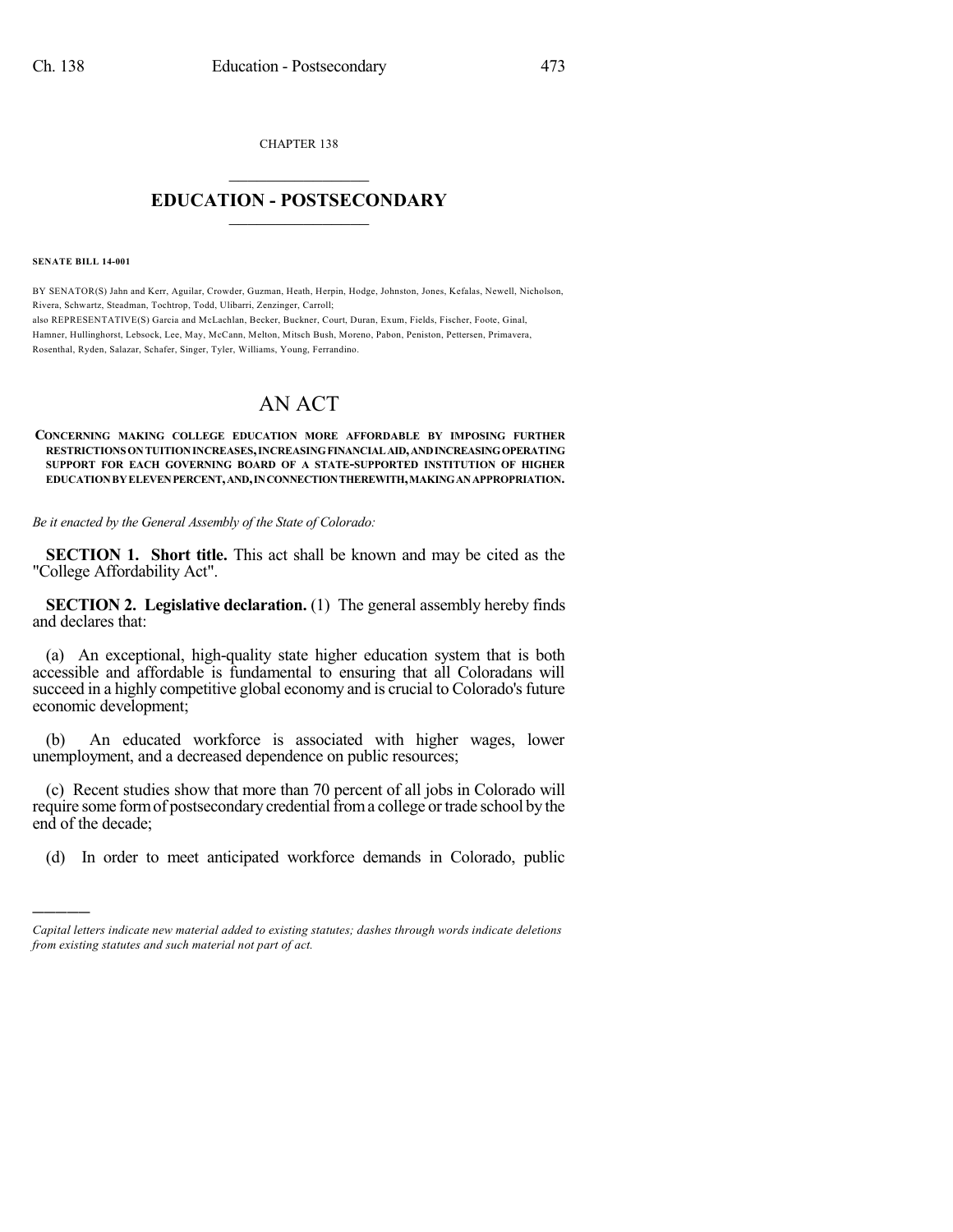institutions of higher education must increase the number of postsecondary credentials held by Coloradans;

(e) Recent data indicates that college graduates earn nearly twice as much as those who complete high school, and furthermore, high school graduates without a college education have unemployment rates of 7.3 percent while persons with bachelor's degrees or higher have an unemployment rate of 3.4 percent--less than half;

(f) The recent recession forced drastic cuts in many areas of the state budget, including almost one-third of state funding for higher education;

(g) To accommodate these reductions in state funding, since the 2008-09 fiscal year, resident students at state institutions of higher education have on average experienced an annual tuition rate increase of 10 percent;

(h) Colorado's state institutions of higher education have done what they could throughout the recession to become more efficient and to provide added funding from institutional sources, but despite these efforts, the cost of attending state institutions of higher education has continued to rise;

(i) While Colorado institutions of higher education are currently enrolling increased numbers of students from low-income families and increased numbers of students who are the first in their families to go to college, increases in tuition and fees limit access to higher education, especially for underrepresented students;

(j) Colorado's changing demographics make it a statewide priority to serve more low-income and first-generation college students at Colorado's institutions of higher education;

(k) In order to ensure access to higher education for all students, it is in the best interest of Coloradans that the general assembly use this opportunity to reinvest in state institutions of higher education at increased levels; and

(l) Colorado's state institutions of higher education continue to provide an exceptional and high-value educational experience to students. They are worth this investment, and we will continue to hold them to this high standard.

(2) Therefore, the general assembly finds that, in order to better serve all students in Colorado, especially those who are currently underrepresented in institutions of higher education across the state, and to meet anticipated workforce demands, it is in the best interest of the state to make an historic increase in funding of an additional \$100million to support institution operations and financial aid programs for students. Further, in light of this investment, it is in the best interest of students and the institutions to implement a 6 percent cap on tuition rate increases to help ensure the affordable, quality education that is fundamental to Colorado's economic development.

**SECTION 3.** In Colorado Revised Statutes, 23-5-130.5, **amend** (2); and **add** (2.5) as follows: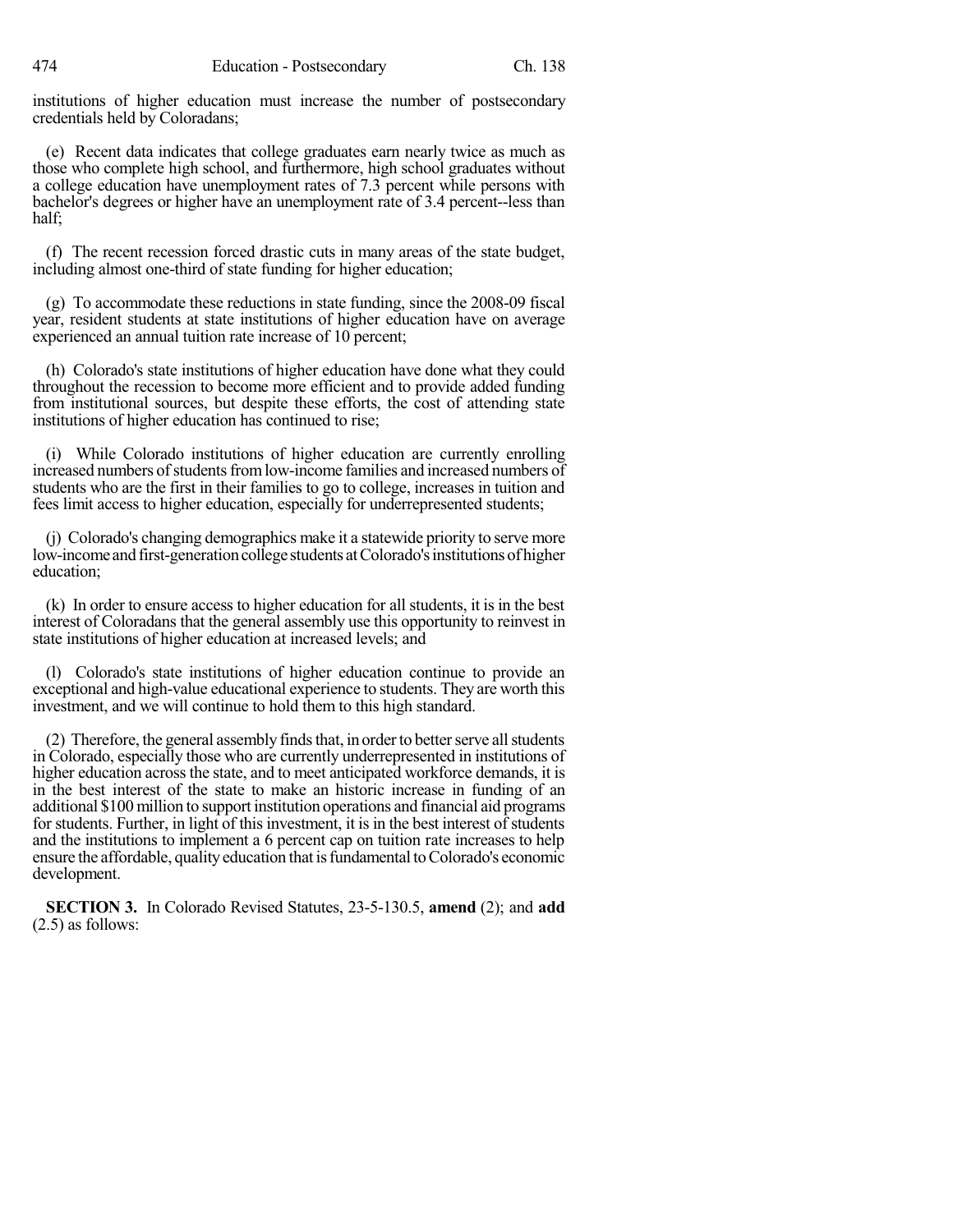**23-5-130.5. Governing boards - tuition-setting - repeal.** (2) (a) FOR THE 2011-12THROUGH 2013-14 FISCAL YEARS, in setting the amount oftuition pursuant to this section, a governing board shall not increase the tuition rate for undergraduate students with in-state classification by more than nine percent per student or nine percent per credit hour over the tuition rate for the preceding fiscal year; except that a governing board may increase said tuition rate bymore than nine percent per student or nine percent per credit hour over the tuition rate for the preceding fiscal year if the governing board complies with the requirements specified in subsection (3) of this section and the Colorado commission on higher education, referred to in this section as the "commission", approves the increase.

(b) Notwithstanding any provision of paragraph (a) of this subsection (2) to the contrary, FOR THE 2011-12 THROUGH 2013-14 FISCAL YEARS, the board of trustees oftheColorado school ofminesshall not increase the tuition rate for undergraduate students with in-state classification by more than nine percent per student or nine percent per credit hour over the tuition rate for the preceding fiscal year or bymore than a percentage equal to two times the rate of the percentage change in the consumer price index for the Denver metropolitan area, whichever is greater; except that the board of trustees may increase said tuition rate by more than either of said percentages if the board of trustees complies with the requirements specified in subsection (3) of this section and the commission approves the increase.

(2.5) FOR THE 2014-15 AND 2015-16 FISCAL YEARS:

(a) EXCEPT AS PROVIDED IN PARAGRAPH (b) OF THIS SUBSECTION (2.5), A GOVERNING BOARD SHALL NOT INCREASE THE TUITION RATE FOR UNDERGRADUATE STUDENTS WITH IN-STATE CLASSIFICATION BY MORE THAN SIX PERCENT PER STUDENT OR SIX PERCENT PER CREDIT HOUR OVER THE TUITION RATE FOR THE PRECEDING FISCAL YEAR REGARDLESS OF WHETHER THE COMMISSION HAS APPROVED OR RENEWED A FINANCIAL AND ACCOUNTABILITY PLAN IN ACCORDANCE WITH THIS SECTION.

(b) THE BOARD OF TRUSTEES OF THE COLORADO SCHOOL OF MINES SHALL NOT INCREASE THE TUITION RATE FOR UNDERGRADUATE STUDENTS WITH IN-STATE CLASSIFICATION BY MORE THAN SIX PERCENT PER STUDENT OR SIX PERCENT PER CREDIT HOUR OVER THE PRECEDING FISCAL YEAR OR BY MORE THAN A PERCENTAGE EQUAL TO TWO TIMES THE RATE OF THE PERCENTAGE CHANGE IN THE CONSUMER PRICE INDEX FOR THE DENVER METROPOLITAN AREA, WHICHEVER IS GREATER, REGARDLESS OF WHETHER THE COMMISSION HAS APPROVED OR RENEWED A FINANCIAL AND ACCOUNTABILITY PLAN IN ACCORDANCE WITH THIS SECTION.

**SECTION 4.** In Colorado Revised Statutes, 23-41-104.6, **amend** (5) (c) (I) (B) as follows:

**23-41-104.6. Performance contract - authorization - operations.** (5) While operating pursuant to the performance contract negotiated pursuant to thissection, the board of trustees of the Colorado school of mines:

(c) (I) (B) Notwithstanding any provision of sub-subparagraph (A) of this subparagraph (I) to the contrary, for fiscal years 2011-12 through 2015-16, the board of trustees shall have sole authority to establish resident and nonresident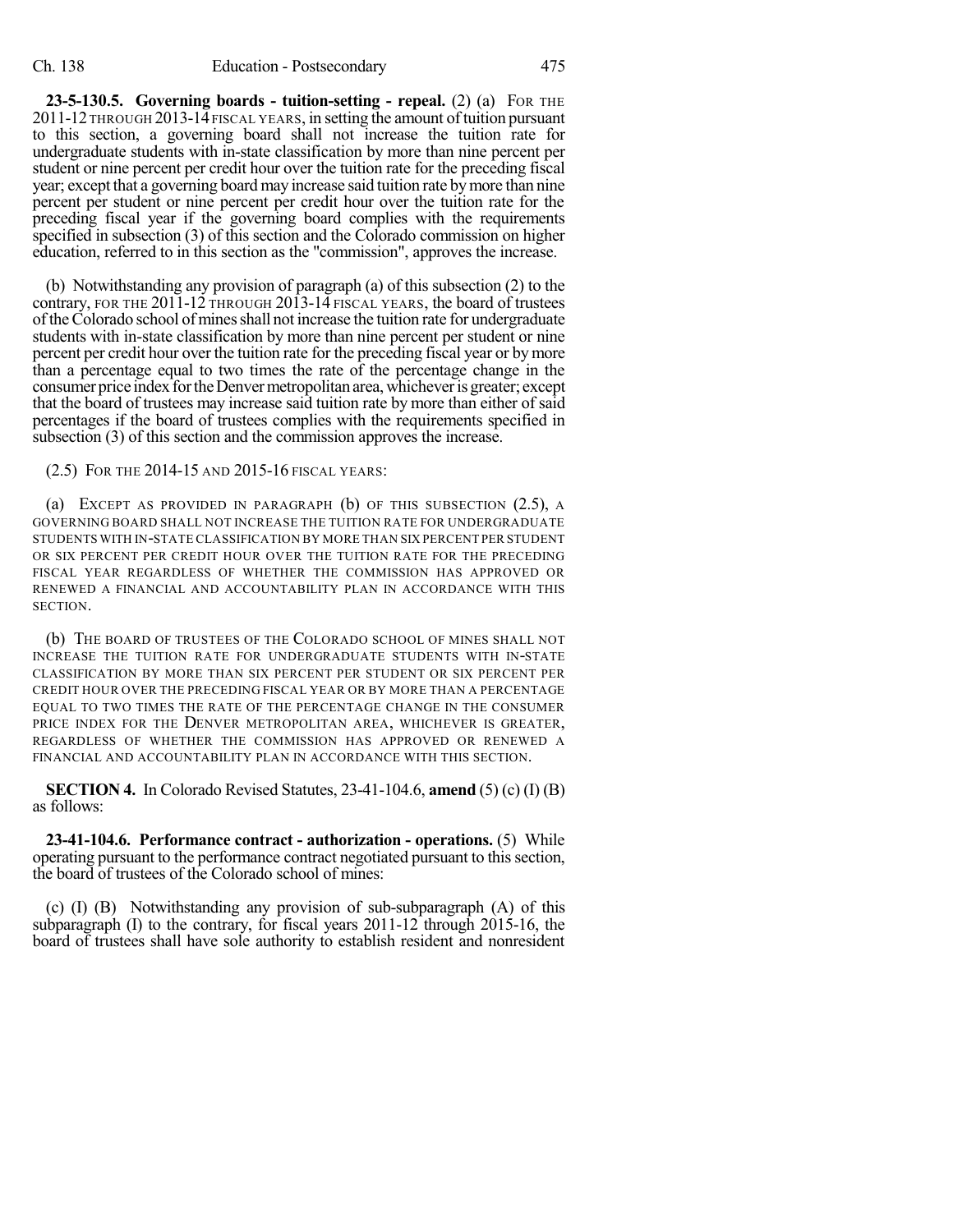tuition rates for the Colorado school of mines; except that the annual percentage increase in resident tuition rates shall not exceed THE GREATER OF a percentage equal to two times the rate of the percentage change in the consumer price index for the Denver metropolitan area or, FOR FISCAL YEARS 2011-12 THROUGH 2013-14, nine percent, whichever is greater, unless OR, FOR FISCAL YEARS 2014-15 AND 2015-16,SIX PERCENT.FOR FISCAL YEARS 2011-12THROUGH 2013-14, theColorado commission on higher education approves MAY APPROVE a greater tuition increase pursuant to section 23-5-130.5.

**SECTION5. Appropriation-legislative intent- assumptions.**(1) In addition to any other appropriation, there is hereby appropriated, out of any moneys in the general fund, not otherwise appropriated, to the department of higher education, for the fiscal year beginning July 1, 2014, the sum of  $$100,162,480$ , to be allocated as follows:

(a) \$30,000,000 to the Colorado commission on higher education financial aid for need-based grants;

(b) \$5,000,000 to theColorado commission on higher education financial aid for work study;

(c) \$5,000,000 to the Colorado commission on higher education financial aid for merit-based grants;

(d) \$35,349,845 to the college opportunity fund program for stipends for students attending state institutions;

(e) \$162,480 to the college opportunity fund program for stipends for students attending participating private institutions;

(f) \$22,364,040 to the college opportunity fund program for fee-for-service contracts with state institutions;

(g) \$1,394,266 for local district junior college grants pursuant to section 23-71-301, Colorado Revised Statutes; and

(h) \$891,849 to the division of occupational education for area vocationalschool support.

(2) In addition to any other appropriation, there is hereby appropriated to the department of higher education, for the fiscal year beginning July 1, 2014, the sum of \$57,713,885. Said sum is from reappropriated fundsthat are appropriated to the college opportunity fund program in paragraphs (d) and (f) of subsection  $(1)$  of this section and shall be allocated to the governing boards as follows:

(a) \$1,274,227 for the trustees of Adams state university, including \$361,769 from student stipend payments and \$912,458 from fee-for-service contracts;

(b) \$2,186,000 for the trustees of Colorado Mesa university, including \$1,753,128 from student stipend payments and \$432,872 from fee-for-service contracts;